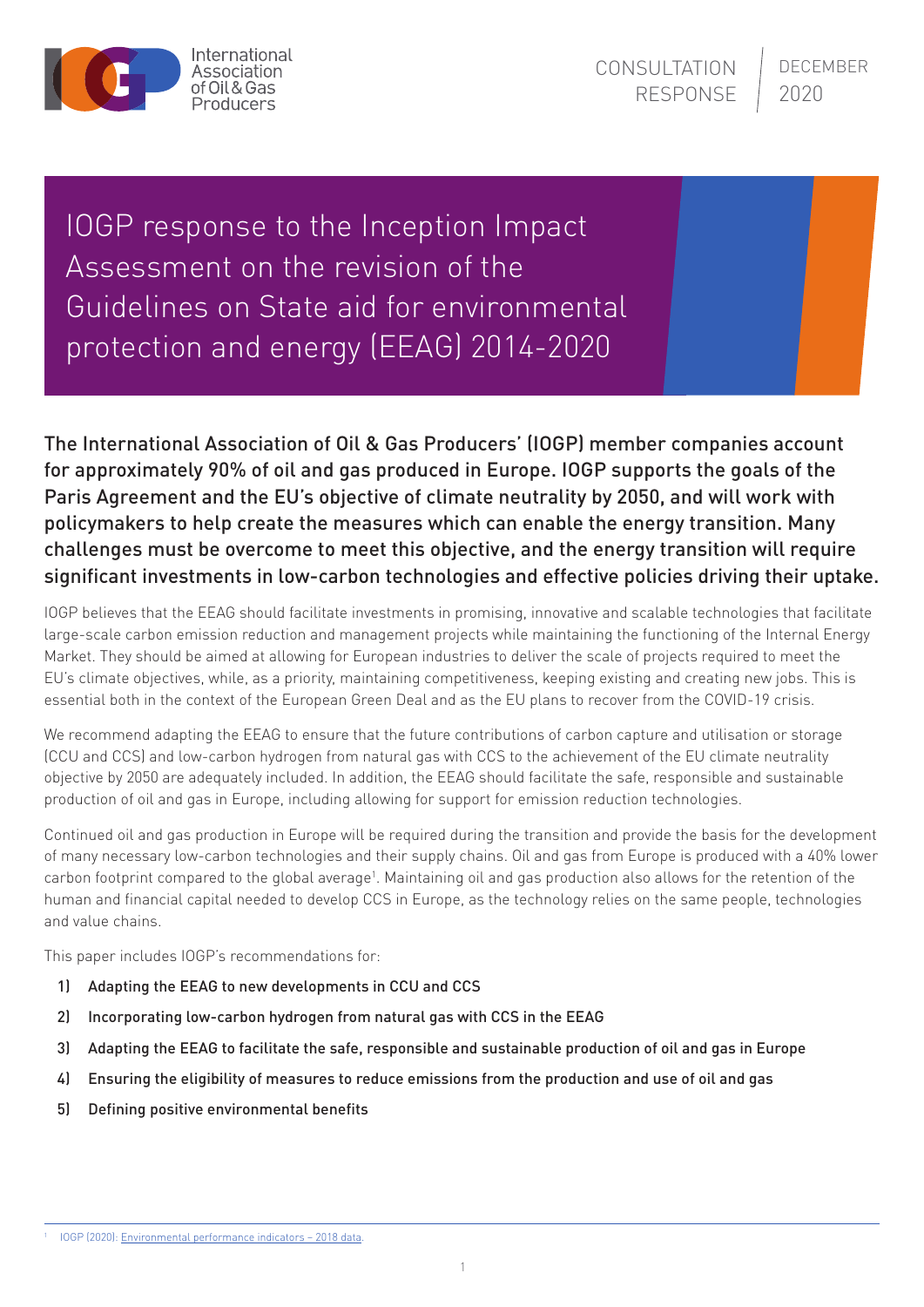### 1) Adapting the EEAG to new developments in carbon capture and utilisation or storage (CCU and CCS):

CCS is a proven technology. Three large-scale projects are currently operating in Europe capturing ca. 2.1 Mt CO<sub>2</sub> per year, and a number of projects under development will capture and store between 30 and 60 Mt CO $_2$  by 2030<sup>2</sup>. Still, this falls far short of the scale required to reach the Commission's climate neutral scenarios which rely on the amount of  $CO<sub>2</sub>$  captured and stored to increase by a factor of 40 to 140 by 2050 $^3$ . To achieve the necessary scale-up, the commitment and support of policymakers is needed.

A range of scenarios have shown that CCS is an integral part of meeting the targets set under the Paris Agreement, including the IPCC's SR1.5<sup>4</sup> and the IEA's 2020 World Energy Outlook<sup>5</sup>. The Commission's 2030 Climate Target Plan impact assessment<sup>6</sup> and 2050 long-term strategy<sup>7</sup> equally show that CCS will be necessary to achieve the EU's energy and climate objectives. With State aid assistance, alongside appropriate carbon pricing measures through the EU ETS, widespread CCS investment and deployment will help deliver on energy and climate objectives, facilitate the uptake of both renewable hydrogen and low-carbon hydrogen from natural gas with CCS, and enable negative emissions.

The current EEAG recognise CCS as *"a technology that can contribute to mitigating climate change. In the transition to a fully low-carbon economy, CCS technology can reconcile the demand for fossil fuels, with the need to reduce greenhouse gas emissions"*. The Guidelines also correctly note that *"in some industrial sectors, CCS may currently represent the only technology option able to reduce process-related emissions at the scale needed in the long term"*. The EEAG therefore allow for investment aid of up to 100% of eligible costs to be supported as compatible with the Treaty. Likewise, energy infrastructure also allows for 100% of eligible costs to be covered by investment aid. These elements should be maintained in the revision of EEAG. Furthermore, the Guidelines should also recognise that the design and focus of new CCS projects have changed, and innovation in CCS business models has shifted the focus away from single emission sources to industrial clusters linked with CCS hubs<sup>8</sup>.

#### IOGP recommendations for adapting the EEAG to new developments in CCS and CCU:

- Enable a flexible approach to *both* investment *and* operation aid in the CCS chain: The EEAG need to be updated to allow for a wider range of circumstances and business models. This may need to involve flexible aid to cover *both* investment *and* operating costs. The policy recommendations outlined in the IOGP-coordinated industry report *The potential for CCS and CCU in Europe*<sup>9</sup> should be considered in this context, in particular Contracts for Difference (CfDs) and tax incentives for  $CO<sub>2</sub>$  storage.
- Incorporate the construction or retrofitting of *shared* CCS infrastructure: The EEAG do not currently consider how enabling the retrofitting of existing energy infrastructure or the construction of new infrastructure for  $CO<sub>2</sub>$ transport and storage may benefit the decarbonisation of *several* industrial processes. This will be important to reflect in the infrastructure section of the revised EEAG.
- Incorporate the transport of CO<sub>2</sub> for storage by other modes of transport (e.g. shipping) in addition to pipeline: The definition of energy infrastructure concerning  $CO<sub>2</sub>$ , as defined in part 1.3 (§31d) of the EEAG only concerns pipeline networks, not ship-based solutions. At the same time, the chapter on aid to CCS in part 3.6  $(8164)$  allows for State aid for the transport of CO<sub>2</sub> without providing a definition of CO<sub>2</sub> transport modes. It is therefore unclear that ship-based solutions to  $CO<sub>2</sub>$  transport for storage can receive State aid. The definition of energy infrastructure in the EEAG should be modified to include the transport of  $CO<sub>2</sub>$  by other modes than pipeline (e.g. shipping). To ensure coherence between various EU policy tools, modification to include  $CO<sub>2</sub>$ transport by other modes of transport in addition to pipeline should also be made in the EU ETS Directive,

8 IOGP (2020): [New and old CCS projects in Europe: What's different this time?](https://www.oilandgaseurope.org/wp-content/uploads/2020/04/New-and-old-CCS-projects-in-Europe-paper.pdf)

See IOGP's [Map of European CCS projects.](https://www.oilandgaseurope.org/wp-content/uploads/2020/06/Map-of-EU-CCS-Projects.pdf)

<sup>3</sup> European Commission (2018): *Figure 89: CO2 capture and storage or reuse (2050)*. In: [Supplementary information IN-DEPTH ANALYSIS IN SUPPORT OF THE COMMISSION](https://ec.europa.eu/clima/sites/clima/files/docs/pages/com_2018_733_analysis_in_support_en_0.pdf)  [COMMUNICATION COM\(2018\) 773](https://ec.europa.eu/clima/sites/clima/files/docs/pages/com_2018_733_analysis_in_support_en_0.pdf) (p. 73).

<sup>4</sup> IPCC (2018): [Mitigation Pathways Compatible with 1.5°C in the Context of Sustainable Development](https://www.ipcc.ch/site/assets/uploads/sites/2/2019/02/SR15_Chapter2_Low_Res.pdf), p. 135. In: *Global Warming of 1.5°C. An IPCC Special Report on the impacts of global warming of 1.5°C above pre-industrial levels and related global greenhouse gas emission pathways, in the context of strengthening the global response to the threat of climate change, sustainable development, and efforts to eradicate poverty.*

IEA (2020): [World Energy Outlook 2020.](https://www.iea.org/reports/world-energy-outlook-2020)

SWD(2020) 176 final: [Impact assessment accompanying the 2030 Climate Target Plan.](https://ec.europa.eu/clima/sites/clima/files/eu-climate-action/docs/impact_en.pdf)

<sup>7</sup> COM(2018) 773 final: [A Clean Planet for all – A European strategic long-term vision for a prosperous, modern, competitive and climate neutral economy.](https://ec.europa.eu/clima/sites/clima/files/docs/pages/com_2018_733_en.pdf)

<sup>10</sup>GP (2019): [The potential for CCS and CCU in Europe](https://ec.europa.eu/info/sites/info/files/iogp_-_report_-_ccs_ccu.pdf).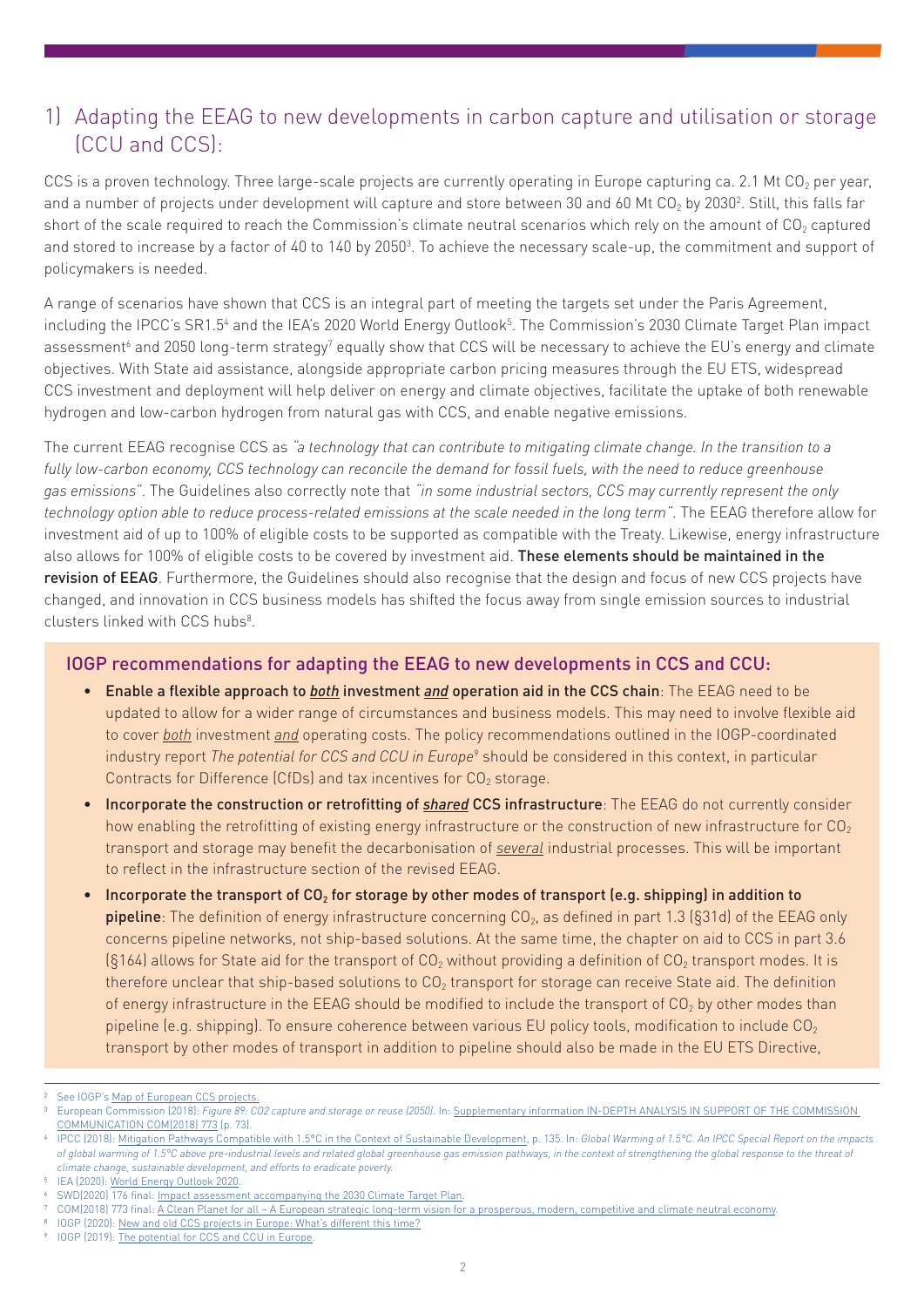MRR Regulation, TEN-E Regulation and CCS Directive when revised. In this context, we would advise against alignment of the Guidelines with the EU Sustainable Finance Taxonomy, as the current draft Delegated Regulation for climate change adaptation and mitigation only consider as environmentally sustainable the transport of  $CO<sub>2</sub>$  by pipeline, and not by other transport modes.

• Recognise CCU and negative emissions technologies: The current EEAG do not recognise CCU technologies. We encourage the Commission to define a methodology which enables a quantification of the climate abatement potential of different CCU technologies to ensure that the future EEAG will facilitate the channelling of State aid to these technologies. Likewise, there are limited options for enabling negative emissions. Landuse change and afforestation can and must play a key role, as can bioenergy coupled with CCS (BECCS) and the direct air capture of CO<sub>2</sub> combined with CCS (DACCS)<sup>10</sup>. The updated EEAG should reflect this wide variety of potential uses of CCS technology.

### 2) Incorporating low-carbon hydrogen from natural gas with CCS in the EEAG:

Hydrogen is well suited to be a key low-carbon energy carrier which can be produced both from renewable electricity and from natural gas with CCS, resulting in a mix of production technologies. It is in this perspective that nearly all EU Member States have planned for hydrogen in their National Energy and Climate Plans, and several also plan for hydrogen from natural gas with CCS or CCU11. Technology neutrality on the EU level is crucial to successfully support the Member States' national hydrogen strategies, as they vary in their approaches to hydrogen production and scale-up.

Across Europe, a number of large-scale projects for low-carbon hydrogen production from natural gas with CCS are planned. For example, the Magnum project<sup>12</sup> in the Netherlands will convert a natural gas-based power plant to combust hydrogen, and the H2morrow project in Germany<sup>13</sup> will provide low-carbon hydrogen for industrial uses. In terms of industrial clusters, the CCS projects in Rotterdam (Porthos) and Antwerpen (Antwerpen@C)<sup>14</sup> include the capture of CO<sub>2</sub> from existing natural gas reformers to produce low-carbon hydrogen for industrial uses. Likewise, the Preem refinery in Sweden will apply CCS to its existing natural gas reforming unit to produce low-carbon hydrogen.<sup>15</sup>

As recognised in the EU Hydrogen Strategy, hydrogen will be key to reduce emissions in hard-to-abate sectors. Hydrogen is also central to the Strategy for Energy System Integration due to its cross-sectoral potential. The importance of both hydrogen and CCS is furthermore confirmed by the impact assessment accompanying the 2030 Climate Target Plan, which shows that a decarbonised energy system will require going beyond electrification and that further deployment of both renewable and low-carbon fuels will be needed in order to meet increased climate ambitions.16

The adaptation or construction of infrastructure to accommodate future hydrogen volumes will also require substantial State aid, and the EEAG should be tailored to support this while ensuring that both renewable and low-carbon hydrogen can compete on a level playing field.

<sup>10</sup> For an overview of Negative Emission Technologies (NETs), see Environmental Research Letters (2018): [Negative emissions—Part 1: Research landscape and synthesis](https://iopscience.iop.org/article/10.1088/1748-9326/aabf9b#erlaabf9bs5).

<sup>11</sup> IOGP (2020): [Assessment of National Energy and Climate Plans](http://www.oilandgaseurope.org/wp-content/uploads/2020/04/NECPs-Factsheet-v2.pdf).

<sup>12</sup> Magnum project information [available here.](https://www.nedo.go.jp/content/100895065.pdf)

<sup>&</sup>lt;sup>13</sup> H2morrow project information [available here](https://oge.net/en/us/projects/h2morrow)

<sup>&</sup>lt;sup>14</sup> Porthos project information <u>available here</u> and Antwerpen@C [here.](https://www.portofantwerp.com/en/climate-neutral-port)<br><sup>15</sup> Pream CCS are isot information available here. Preem CCS project information [available here](https://www.preem.com/in-english/press/).

<sup>16</sup> SWD(2020) 176 final: [Impact assessment accompanying the 2030 Climate Target Plan](https://ec.europa.eu/clima/sites/clima/files/eu-climate-action/docs/impact_en.pdf) (p.12).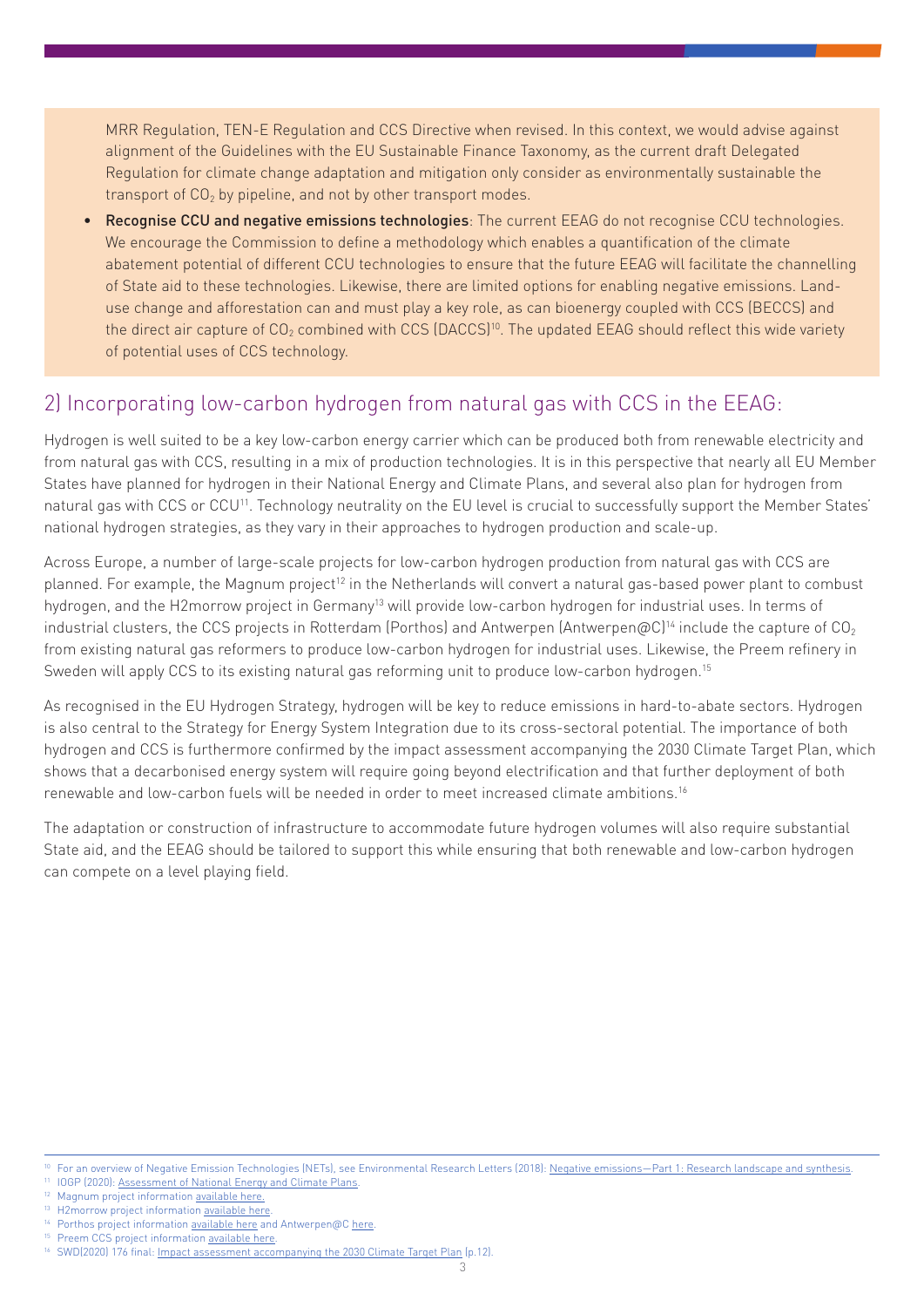### IOGP recommendations for incorporating low-carbon hydrogen from natural gas with CCS in the EEAG:

- Fast-tracking and streamlining: The revised EEAG should ensure that procedures for awarding support to low-carbon projects (including renewable and low-carbon hydrogen) are fast tracked and streamlined to allow for near-time investments.
- Enable a flexible approach to both investment and operation aid in the low-carbon hydrogen chain: Similar to the above section on CCS, we recommend that the EEAG are updated also to allow for a wider range of circumstances and business models for low-carbon hydrogen. CfDs and flexible aid for both investment and operating should be considered in this context.
- Ensure alignment between the revised EEAG and updated gas market rules: The forthcoming revision of EU internal gas market rules will, inter alia, establish a regulatory framework for renewable and low-carbon gases (including hydrogen). The EEAG should be in line with this framework, as State aid will be instrumental for major renewable and low-carbon gas projects and investments in the adaptation of the existing gas infrastructure, market rules and network codes to receive low-carbon gases.
- Incorporate renewable and low-carbon hydrogen energy infrastructure: Hydrogen, or renewable and lowcarbon gases in general, are not explicitly covered in any of the current sections of the EEAG. Hydrogen could potentially be considered under the generation adequacy chapters, given the vast scope of potential hydrogen applications in the energy system. However, hydrogen is not included in in the definition of energy infrastructure in part 1.3(§31), which only outlines the power, oil, gas and CCS sectors. This hinders future hydrogen projects from qualifying for State aid as energy infrastructure projects. The EEAG should therefore incorporate hydrogen (in a technology neutral manner) explicitly in the definition of energy infrastructure – or a separate chapter on hydrogen should be created, in line with the forthcoming gas regulatory framework. Furthermore, the additional conditions for individually notifiable aid listed in part 3.2.1.2(§33) of the EEAG (abatement technologies; existing Union standards; future Union standards) are not well coordinated with the chapters on energy infrastructure and generation adequacy. The revised EEAG should include the contributions of both hydrogen and CCS infrastructure to decarbonisation.
- Assessment criteria for renewable and low-carbon gases (including hydrogen): IOGP is strongly in favour of a technology neutral approach for all renewable and low-carbon technologies, as this would enable the scale-up of the most promising technologies while allowing for a balanced and cost-efficient approach to decarbonisation. Assessment criteria for low-carbon gases (including hydrogen) in the context of the EEAG should therefore be based on life-cycle assessment of GHG emission performance, enabling renewable and low-carbon hydrogen to compete on a level playing field.
- **Ensure a level playing field between renewable and low-carbon hydrogen**: The EEAG should ensure that all hydrogen production technologies which can deliver significant GHG emission reductions at a competitive price are enabled to compete on a level playing field, both with regards to capital expenditure and operational costs. In this context, it will e.g. be important to ensure that competition is not distorted if considering measures such as allowing exemptions from gas tariffs for renewable hydrogen entering the gas system.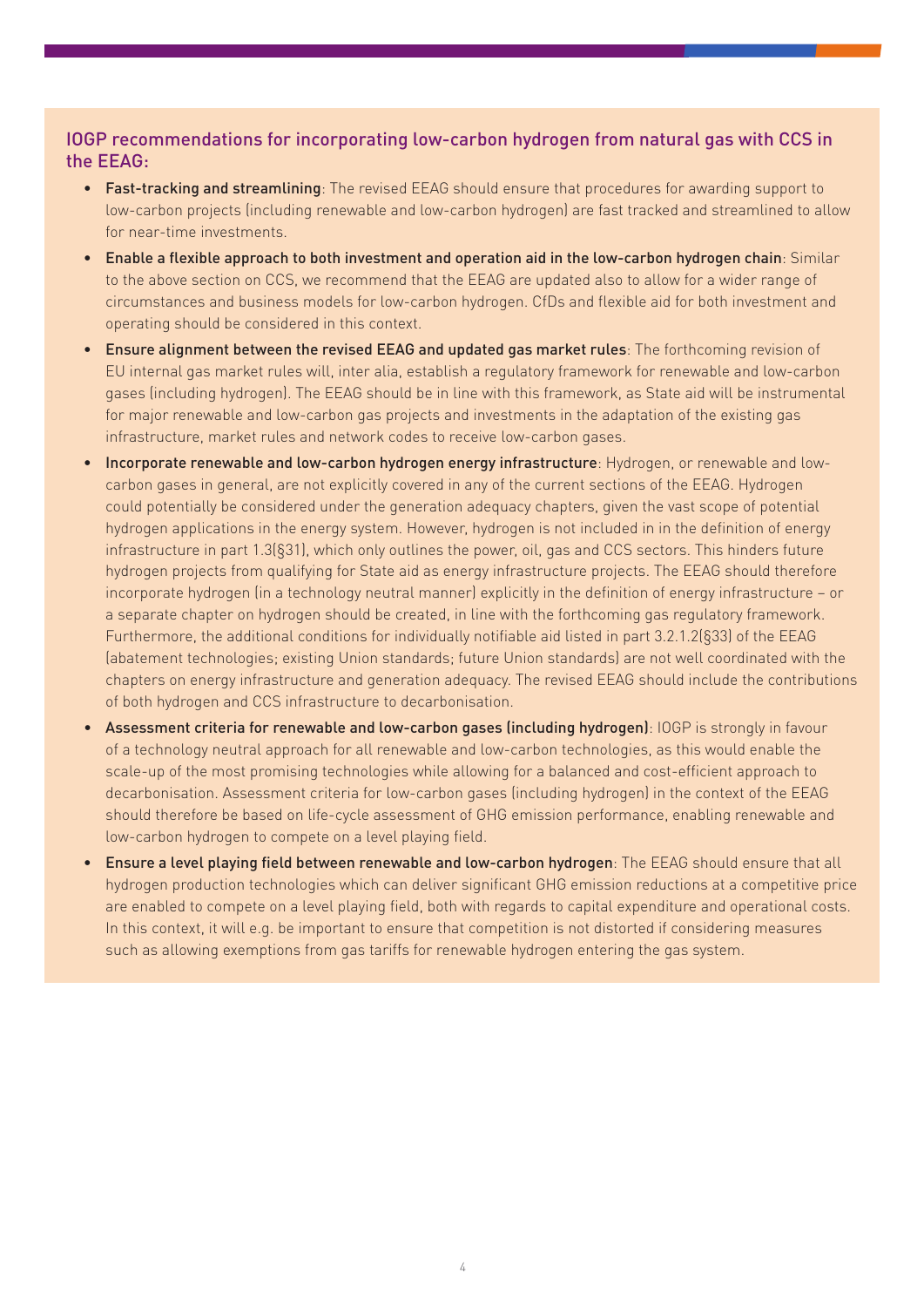## 3) Adapting the EEAG to facilitate the safe, responsible and sustainable production of oil and gas in Europe:

Energy security in the EU is dependent on maintaining a wide range of diverse sources and technologies. As well as delivering on the objective of climate neutrality by 2050, EU energy policy also needs to provide citizens and businesses with an adequate level of confidence in security of supply including a willingness to facilitate indigenous European production. Energy production is also an important element of the European industrial base and supports a wider supply chain which will further provide the basis for critical energy infrastructure and the development of future capabilities relating to low-carbon technologies.

The European upstream oil and gas industry has environmental and safety standards amongst the highest in the world. In 2018, GHG emissions per unit of hydrocarbons produced in Europe were ca. 40% lower than the global average and Europe has the highest standards of Monitoring Reporting and Verification (MRV)<sup>17</sup>. It is also a critical industry, and its importance has been confirmed in the context of the COVID-19 crisis<sup>18</sup>. According to the Commission, the health and economic crisis has been a reminder of how vital reliable access to energy and the reliability of critical supply chains is for European citizens and businesses19. The crisis has furthermore accentuated the need for Europe to maintain its industrial capacity and, indeed, repatriate industrial capacity and reverse some of the outsourcing of activities. In the context of recovery from the COVID-19 crisis, the European oil and gas industry can contribute with the supply of oil and gas with a lower environmental footprint and the human and financial capital needed for the development of technologies such as CCS and low-carbon hydrogen from natural gas with CCS.

EU energy policy has so far succeeded in avoiding significant outsourcing of production of oil and gas, with 23% of oil and 46% of natural gas produced in Europe (including Norway and the UK).20 This increases security of supply and competition between sources while reducing transport costs and associated emissions. Meanwhile, continuous improvement in environmental performance needs to remain at the heart of any oil and gas producing company including investment in step-change emission reduction through, for example, extending affordable electricity supply to offshore assets.

The revised EEAG should enable further emission reductions from oil and gas produced in Europe, and allow for building on the industry's experience and assets to deliver low-carbon solutions which are "Made in Europe".

#### IOGP recommendations for adapting the EEAG to the safe, responsible and sustainable production of oil and gas in Europe:

- Electrification of oil and gas platforms: State aid rules should facilitate the connection of offshore production to wider energy networks. In this context, a review of Annex 3 of the EEAG is required. This Annex contains a list of energy consuming sectors which are eligible for aid in the form of reductions or removal of specific charge which is levied from electricity consumers on top of the electricity price as described in Section 3.7.2. The production of crude oil and natural gas has not been considered or included on this list to date, as oil and gas platforms have traditionally been producing their own electricity on site. However, an important measure to reduce emissions from oil and gas produced in Europe could be connecting platforms to onshore networks or sources of renewable electricity. To facilitate the electrification of platforms, the production of crude oil and natural gas should be included in Annex 3 and appropriate modifications should be made to Annex 4 to reflect the calculation of electro-intensity, for example to reflect forward projections of production.
- Reuse, retrofitting and repurposing of oil and gas infrastructure: The EEAG should be adapted to ensure that the reuse of existing oil and gas infrastructure for the purpose of producing, transporting or storing low-carbon gases (including hydrogen, biomethane and blends) or transporting  $CO<sub>2</sub>$  for utilisation or storage is supported.

<sup>10</sup>GP (2020): [Environmental performance indicators – 2018 data](https://www.iogp.org/bookstore/product/iogp-report-2018ee-environmental-performance-indicators-2018-data-executive-summary/).

<sup>&</sup>lt;sup>18</sup> See IOGP [COVID-19 Updates: Industry response and impact.](https://www.oilandgaseurope.org/news/covid-19-updates-industry-response-and-impact/)

<sup>&</sup>lt;sup>19</sup> SWD(2020) 104 final: [Energy Security: Good practices to address pandemic risks](https://ec.europa.eu/energy/sites/ener/files/1_en_document_travail_service_part1_v3.pdf)

<sup>20</sup> IOGP (2019): [Global Production Report 2019.](https://www.iogp.org/bookstore/product/global-production-report-2019/)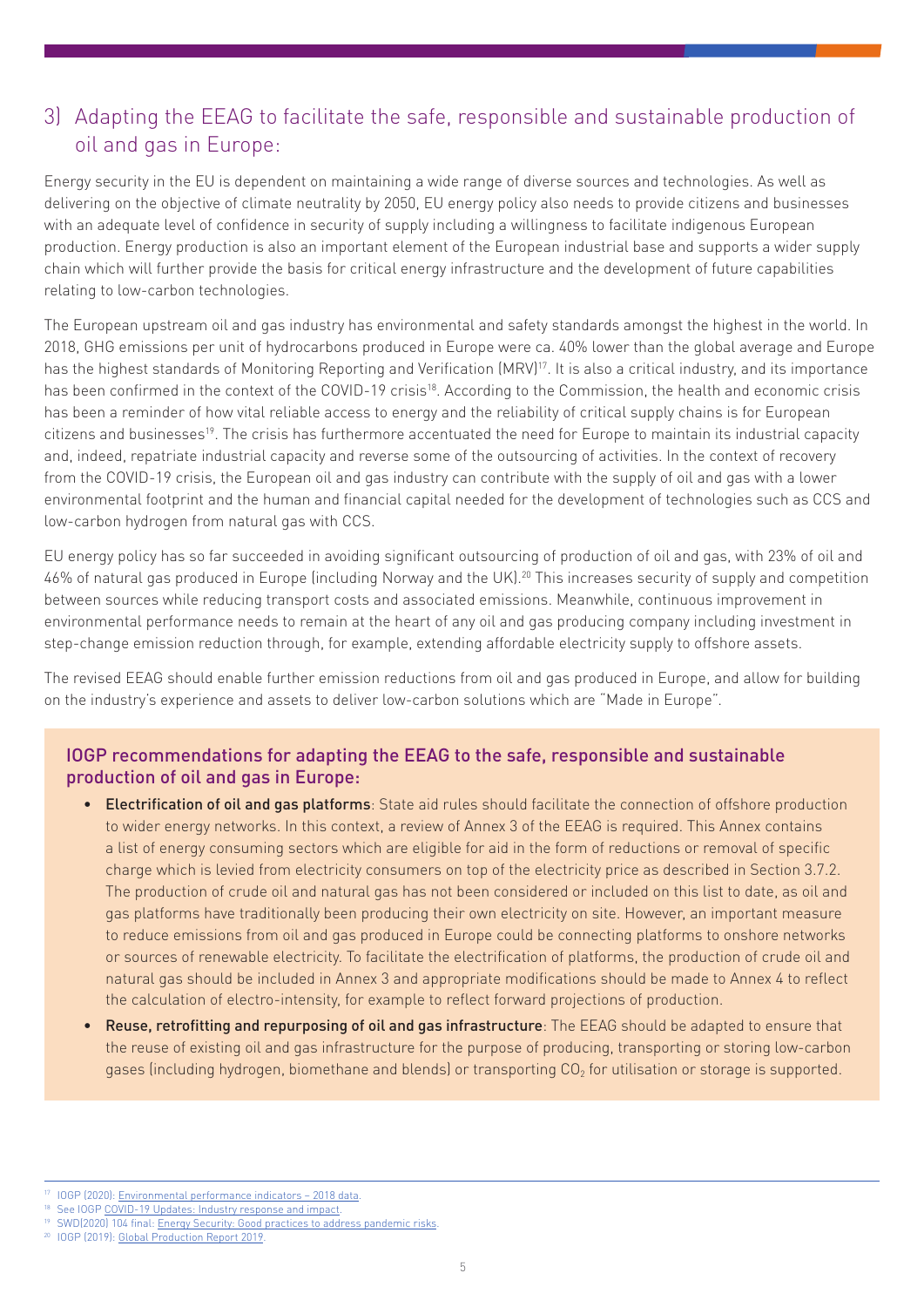## 4) Ensuring the eligibility of measures to reduce emissions from the production and use of oil and gas:

We understand, following the publication of the State of the Energy Union 2020 report, that the Commission will in cooperation with Member States reinforce actions to reduce fossil fuel consumption and to phase out fossil fuel subsidies, and that this could include considering further measures to ensure coherence among EU policies and addressing the ambition to end fossil fuel subsidies in the legislative review of the State aid Guidelines.

In this context, it will be important to ensure that such measures do not impede the initiatives discussed above. For example, CCS must continue to be eligible for State aid when applied to natural gas and electricity produced from a natural gas-fired power plant with CCS should be eligible for State aid, as should the production of low-carbon hydrogen from natural gas with CCS. Likewise, support relating to the reduction of emissions from production should equally be considered as eligible. Also, cogeneration as included in the current EEAG should be considered a means to reduce emissions and increase energy efficiency, and the review should therefore not limit the scope of eligible support for cogeneration.

Similarly, with respect to capacity mechanisms: IOGP does not consider capacity mechanisms subsidies as they ensure that security of electricity supply is not jeopardized. IOGP supports the Commission's approach on the assessment of capacity mechanisms which has been undertaken so far and which needs to be in line with existing legislation<sup>21</sup>. We are convinced that a close cooperation between the Commission and EU Member States will ensure that capacity mechanisms are well-designed and fit for purpose. In this context, natural gas-based power production (alone and in combination with CCS) should remain eligible to participate in capacity mechanisms.

# 5) Defining positive environmental benefits:

IOGP notes the desire to connect the State aid rules with the EU Sustainable Finance Taxonomy. The more the EU can steer investments towards the least-cost pathway to net-zero emissions, the further and faster it is likely to drive decarbonisation across Europe, maximising the EU's contribution to the delivery of the Paris climate goals.

We would like to highlight that the Taxonomy Regulation in itself does not exclude any particular activity. A list of "environmentally sustainable economic activities" will only be laid out in Delegated Regulations which are not yet finalised. It is therefore highly uncertain what economic activities will be considered "Taxonomy compliant" in the future. Likewise, the "Do No Significant Harm" principle will only be defined in the context of the same Delegated Regulations. Considering the legal uncertainty stemming from this, we advise against linking the State aid rules to the Taxonomy.

The Taxonomy, as proposed by the Technical Expert Group (TEG) in their March Report furthermore runs the risk of becoming a tool supporting a niche market for sustainable financial products<sup>22</sup>. In a recent study commissioned by the Federal Environment Ministry of Germany to assess major European firms against the EU Taxonomy, the European capital markets are found to offer limited investment options that comply with the proposed EU Taxonomy criteria. In the three main European indices under consideration, only a small share between 1% and 3% of total revenues is estimated to be taxonomy-aligned<sup>23</sup>. The EU Taxonomy, as proposed by the TEG, would therefore not drive emission reductions in a costefficient manner.

Setting too stringent thresholds to define environmentally sustainable economic activities could exclude relevant activities regardless of both their potential contribution to the transition and their ability to further improve their own environmental performance. Such an approach could result in excluding the most cost-effective solutions on the way to climate neutrality and, as a consequence, increase energy poverty rates, especially in those Member States which are heavily dependent on solid fossil fuels. IOGP therefore advocates for a Taxonomy which includes a set of transitional activities (including the use of natural gas) to facilitate a gradual and cost-effective approach to the energy transformation and which would efficiently incentivise all efforts to reach the EU's objective of climate neutrality by 2050. As regards CCS, the current draft Delegated Regulation for climate change mitigation and adaptation only considers as environmentally sustainable the transport of

<sup>&</sup>lt;sup>21</sup> With reference to the Electricity Regulation [EU] 2019/943

<sup>&</sup>lt;sup>22</sup> TEG on Sustainable Finance (March 2020): [Taxonomy: Final Report of the Technical Expert Group on Sustainable Finance](https://ec.europa.eu/info/sites/info/files/business_economy_euro/banking_and_finance/documents/200309-sustainable-finance-teg-final-report-taxonomy_en.pdf)

<sup>&</sup>lt;sup>23</sup> adelphi & ISS ESG (2020): [European Sustainable Finance Survey 2020.](https://sustainablefinancesurvey.de/sites/sustainablefinancesurvey.de/files/documents/european_sustainable_finance_survey_2020_0.pdf)